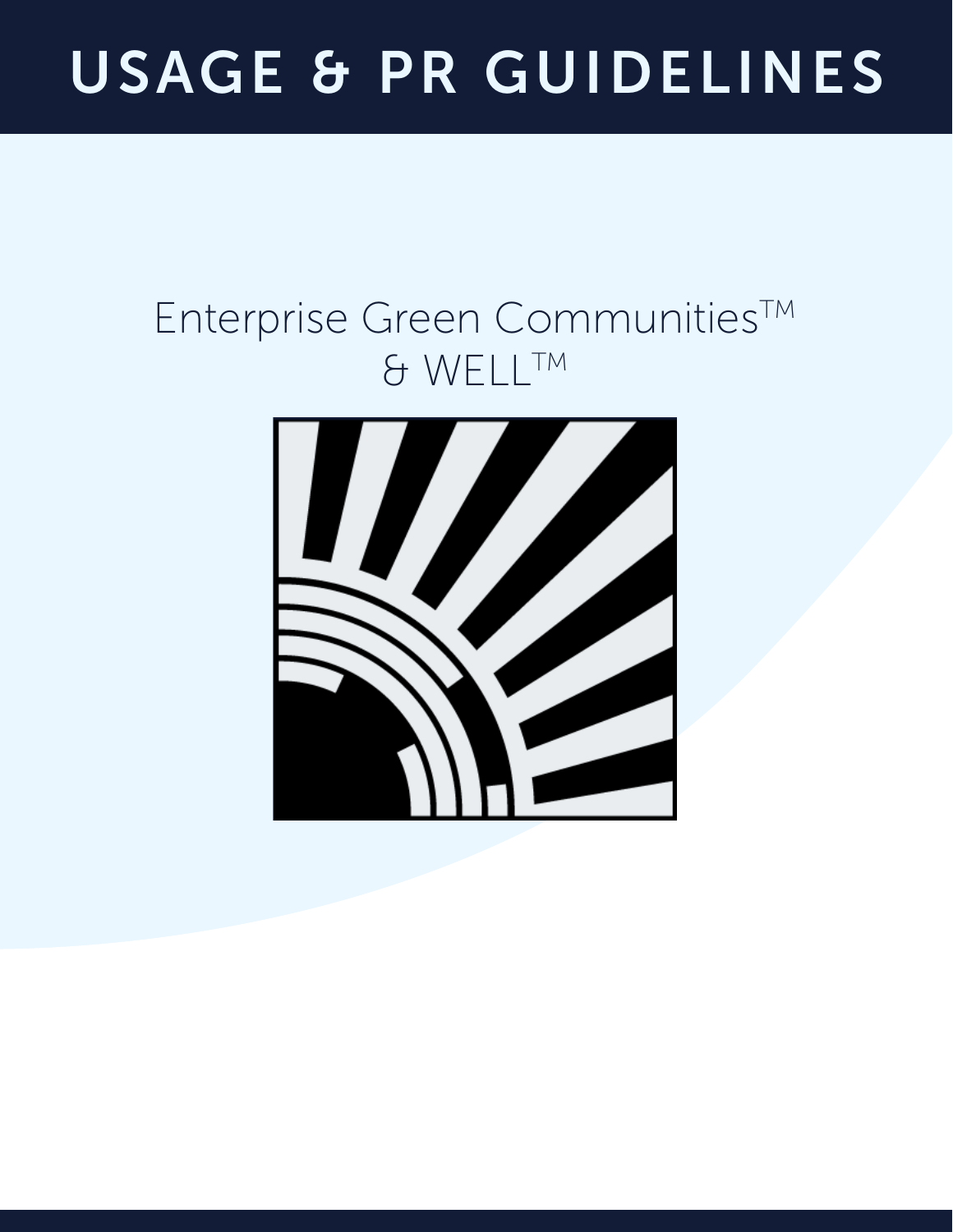### Enterprise & WELL Mark

The Enterprise & WELL marks leverage design elements that showcase and celebrate achievement of requirements under both Enterprise Green Communities™ Criteria and IWBI's WELL Building Standard (WELL).



#### **CERTIFIED PLUS**

Jointly certified to meet Enterprise Community Partner's Green Communities Criteria and IWBI's WELL Building Standard requirements- featuring efficiency, health and well-being benefits rooted in science and design excellence.

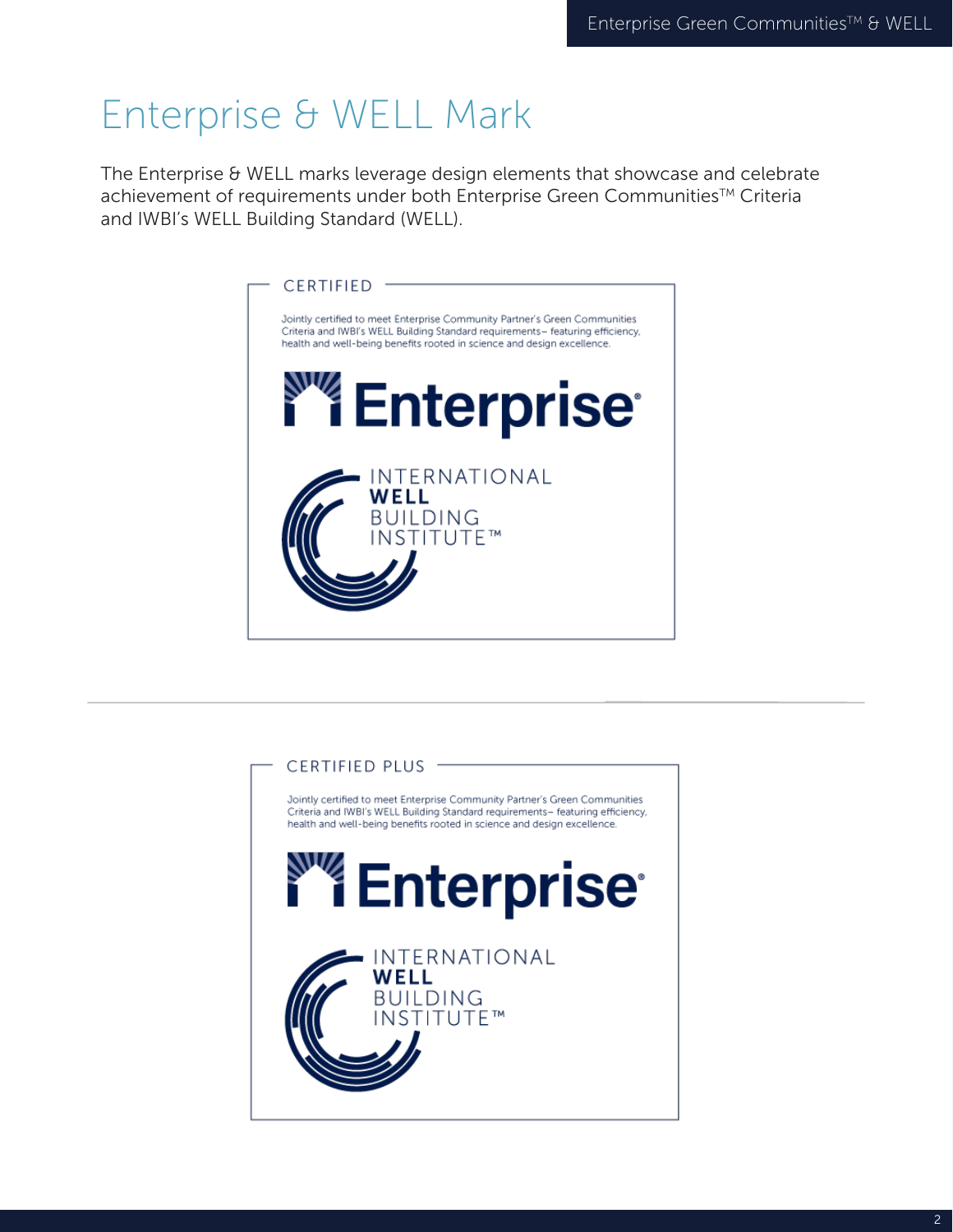### Third-party application of the Enterprise & WELL mark

The Enterprise and WELL marks may only be used by Certified projects at the level that corresponds with the project's certification award. Certification is finalized when the project team completes/fulfills Enterprise Green Communities™ Criteria. Certified projects will receive a graphic package with the marks from the Enterprise and IWBI team at this time, as well as instructions for how to order official plaques, via Rivanna Natural Designs. The quidelines here pertain to the use of Enterprise & WELL mark on digital and hard copy collateral only.

#### Mark integrity

The Enterprise and WELL marks should always be used as-is, with appropriate sizing (see below for guidance), with no modification (stretching, separation, modifying any colors) to the mark's elements.

#### Mark colors

HEX #00194a

#### Mark sizing

To maintain legibility, the Enterprise and WELL mark should never be used at a width of less than 450px. The marks should always be scaled to equal proportions to ensure no stretching occurs.

#### Clear space

The clear space should never be less than 50px. Clear space standards are provided in order to ensure that the Enterprise and WELL mark are clearly distinguishable in all applications.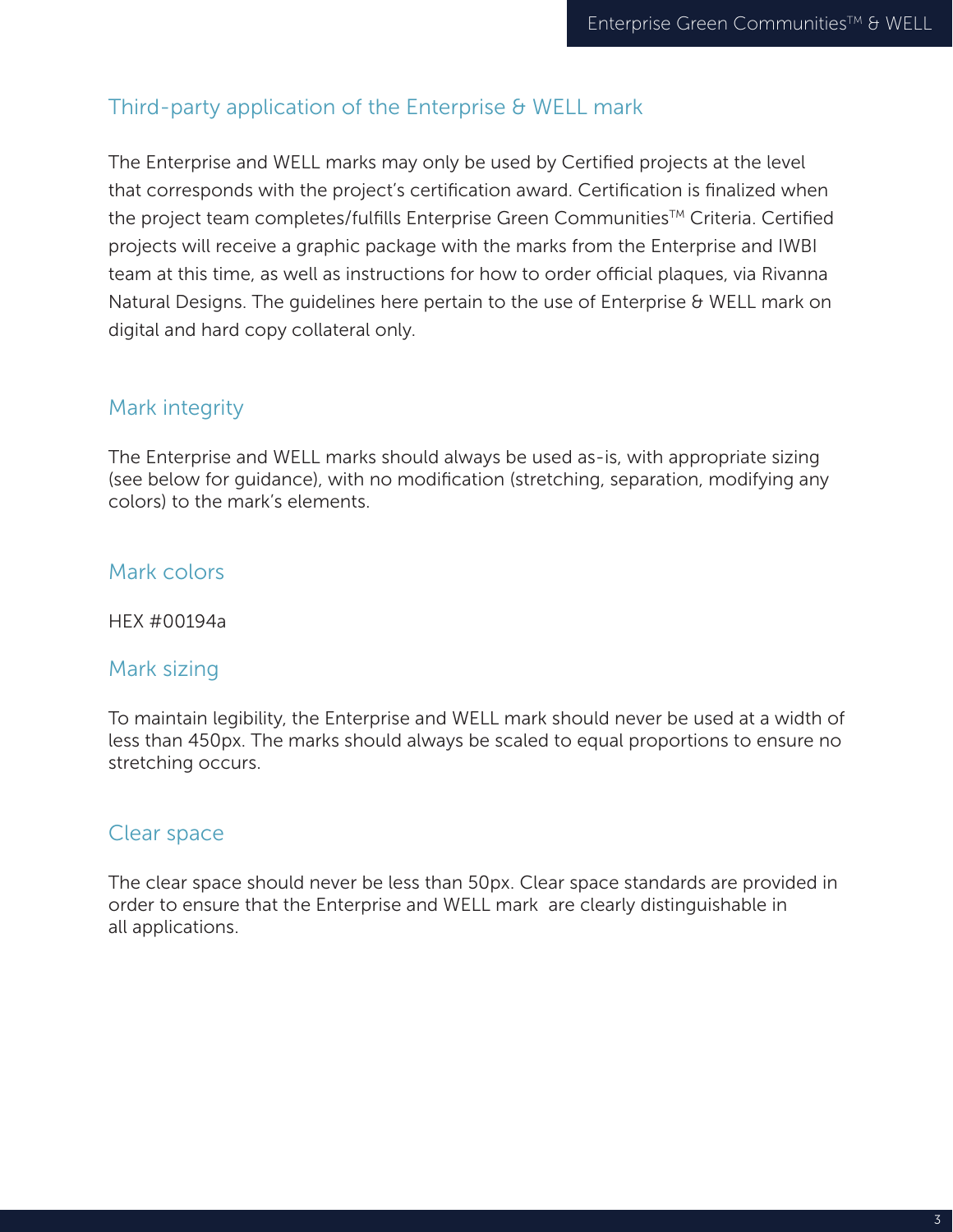### Enterprise & WELL plaque

The Enterprise & WELL plaques leverage design elements that showcase and celebrate achievement of requirements under the Enterprise Green Communities™ criteria and IWBI's WELL Building Standard (WELL).



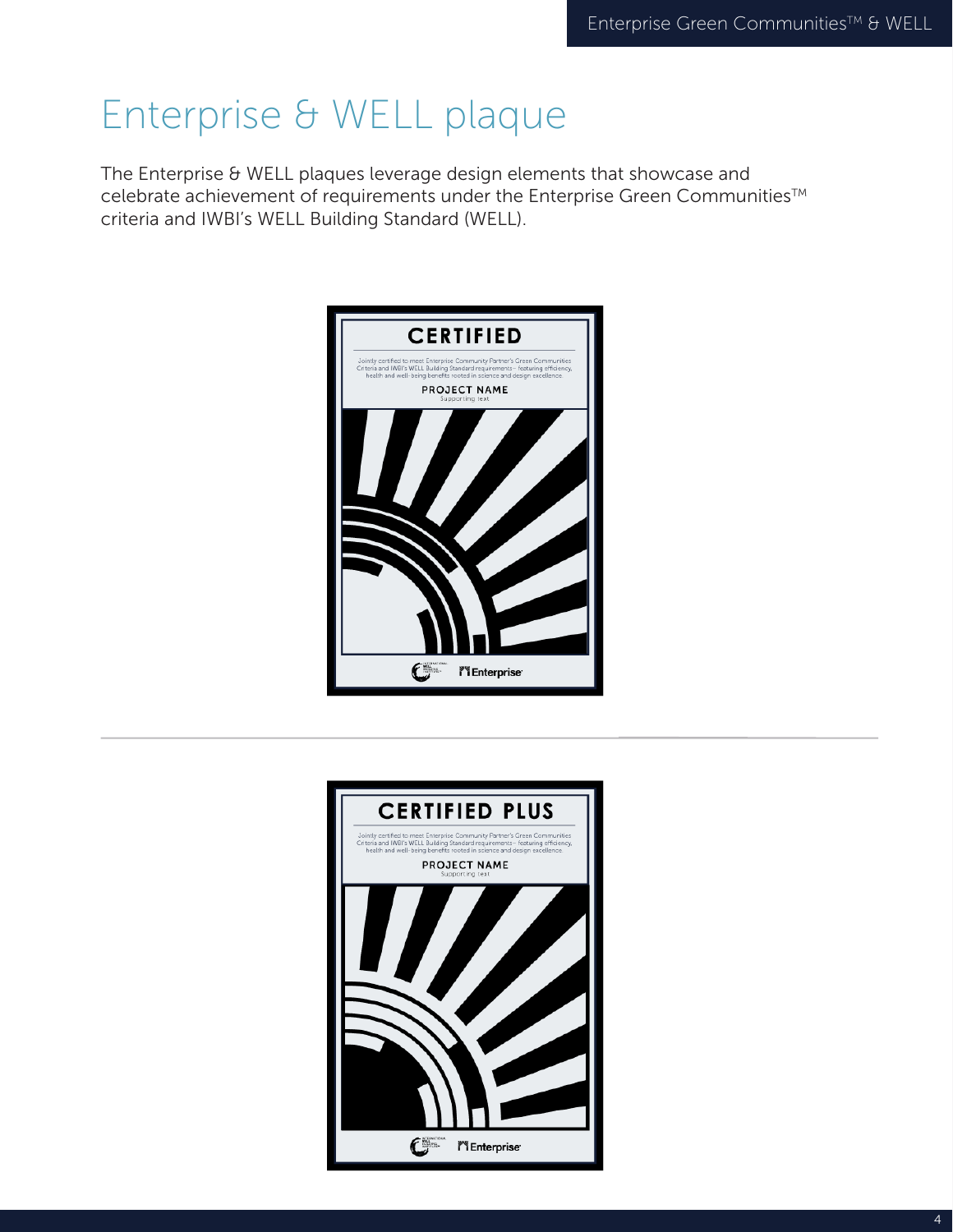### Third-party application of the Enterprise & WELL plaque

The Enterprise and WELL plaques may only be used by Certified projects at the level that corresponds with the project's certification award. Certification is finalized when the project team completes/fulfills Enterprise Green Communities™ Criteria. Certified projects will receive a mark graphic package from the Enterprise and IWBI team at this time, as well as instructions for how to order official plaques, via Rivanna Natural Designs.

### Plaque integrity

The Enterprise and WELL plaque should always be used as-is with no modification to the plaque's elements.

### Plaque materials

Plaques are made with a healthy and environmentally safe product, Richlite. Richlite is made from post-consumer recycled paper (mostly recycled cardboard) and is FSC Recycled 100%. In addition, Richlite products are GREENGUARD® certified for indoor use in residential, school, and institutional environments. The surfaces are produced using an innovative and efficient WE™ (Waste-to-Energy) manufacturing system that captures toxins and recirculates heat to greatly minimize fuel consumption, pollution, and carbon emissions. Richlite has the smooth, dense texture of a fine counter top. The base of the plaque is black with an aluminum white plate for the design.

### Plaque sizing

Plaques are produced as a 12x17 inch rectangle.